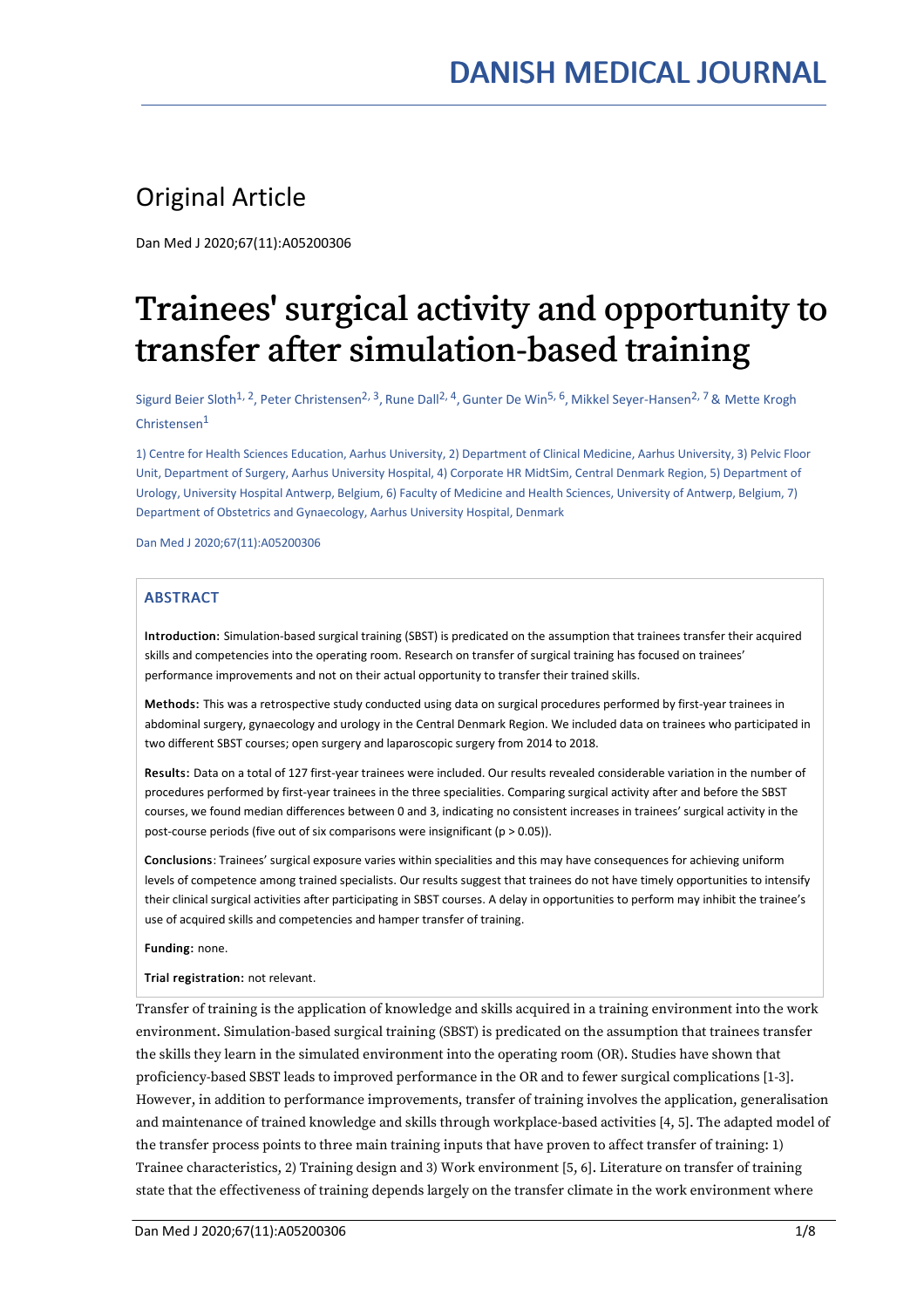trainees should apply their acquired knowledge and skills [7]. Support, follow-up and opportunity to perform in the work environment are strongly related to the transfer process [5].

This paper examines the surgical activity of Danish first-year trainees within three specialities. Aiming to study the trainees' timely opportunity to perform, we investigated differences in their clinical surgical activity, comparing periods after participation in SBST courses to periods before. Our hypothesis is that the trainees' ability to transfer the surgical skills acquired in SBST courses risk being hampered if the work environments do not provide sufficient and timely opportunities to intensify workplace-based surgical activities in the post-course periods.

#### **METHODS**

A retrospective study was conducted using register-based data on surgical procedures performed by first-year trainees in abdominal surgery, gynaecology and urology.

#### Context of the study

Since 2005, the Minimally Invasive Development Centre (MiUC) has offered SBST courses to surgical trainees in the Central and Northern Denmark Regions. Two courses were aimed at first-year trainees in abdominal surgery, gynaecology and urology: an open surgery course and a laparoscopic surgery course. In the directives on learning objectives issued by the Danish Health Authority, SBST is recommended as part of the training of first year trainees in the three specialities [8]. The MiUC courses were originally designed to follow some of the best practices of SBST, allowing trainees to engage in deliberate practice with instructor feedback, and using validated tools for operative assessment [9, 10]. The open surgery course was a two-day course with dry-lab exercises on the first day and exercises on anaesthetised pigs on the second day. The laparoscopic course was offered as two modules: initially, a two-day module with exercises on black boxes and virtual reality models and subsequently a three-day module with more advanced exercises on anaesthetised pigs. The courses included assessments of skills and a brief interview as part of the feedback to the trainees. However, there were no clearly defined passing criteria or formal approval of the trainees' skills and competencies.

#### Participants and data collection

The study participants were first-year trainees in abdominal surgery, gynaecology and urology employed in the Central Denmark Region who participated in the open surgery course and/or the laparoscopic surgery course in the 2014-2018 period. Data on the trainees' surgical procedures were drawn from a business intelligence (BI) portal, which is a backend of the electronic patient records. We collected data on types of procedures, dates of procedures and the trainees' role. Data were merged with data on trainees' employment periods and the dates on which they participated in the SBST courses.

#### Data analysis

We included all procedures in which first-year trainees were registered as surgeon at the attending level. In our analyses of the trainees' characteristics and surgical activity during their first year of specialist training, we used data from their first employments. When estimating the surgical activity during the first year of training, we excluded data on trainees with employment periods shorter than 329 days ( $n = 18$ ) based on the 10% allowable absence from a one-year training position. We present the number of procedures performed within the first 365 days of employment. Eligible breaks in employments were taken into account in our analyses.

When analysing surgical activity in correlation with the trainees' participation in the MiUC courses, we characterised the timely opportunity to intensify workplace-based surgical activities supporting transfer as a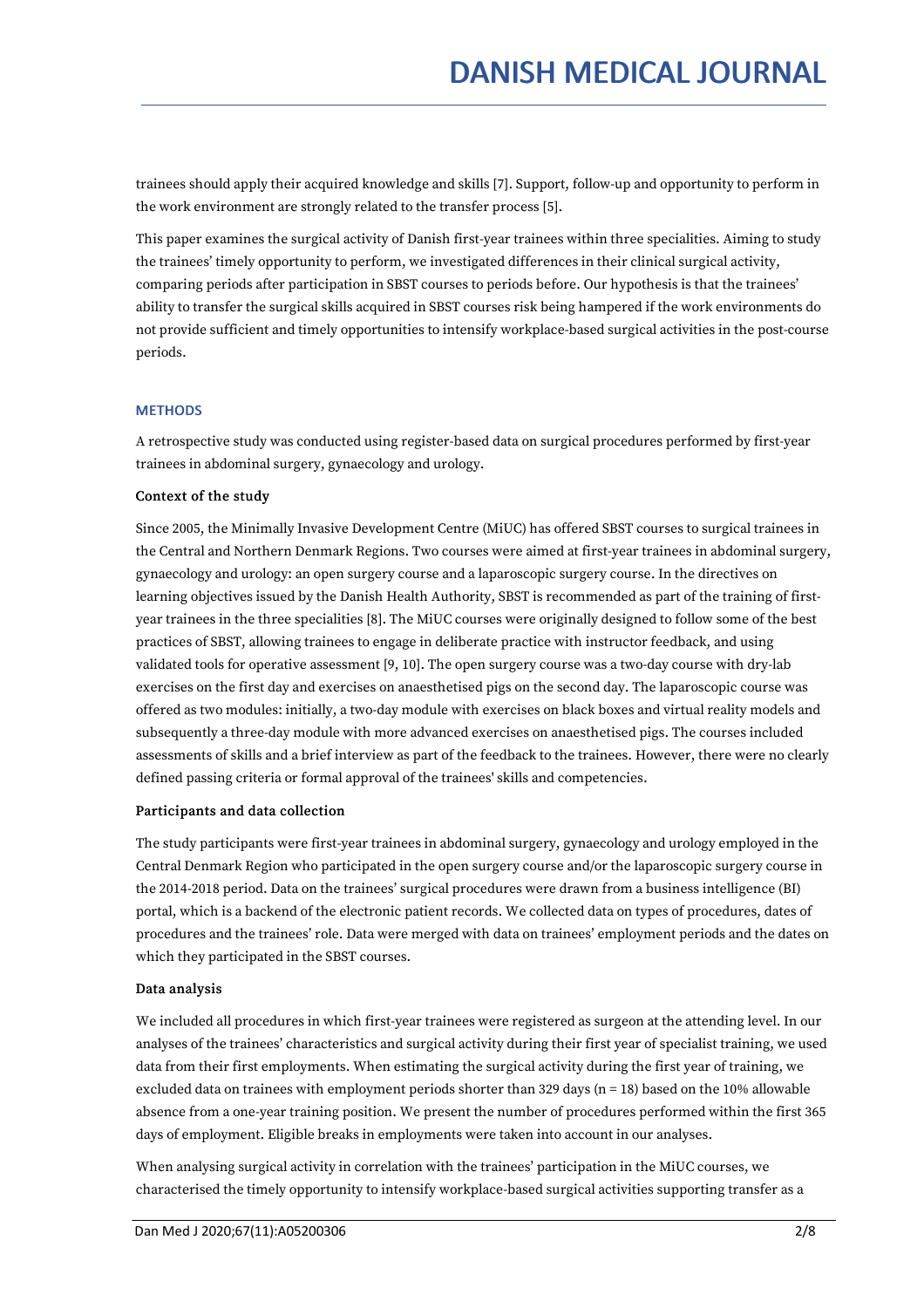significant increase in the number of performed procedures 30 days after the course compared with 30 days before the course. These analyses were done regardless of previous employments and/or breaks in employments. Because the open surgery course was a generic course, we included all types of procedures in our analyses of surgical activity in correlation with that course. For the laparoscopic course, we only included laparoscopic procedures and based our analyses on the periods surrounding module two.

Analyses were stratified by speciality. Differences of non-paired data were analysed using the Wilcoxon-Mann- Whitney test and differences of paired data were analysed using the Wilcoxon signed-rank test. p < 0.05 was considered statistically significant. Results are reported as medians with interquartile ranges, with p-values reflecting differences in surgical activity.

Trial registration: not relevant.

#### **RESULTS**

We collected data on 127 first-year trainees (50 in abdominal surgery, 52 in gynaecology and 25 in urology). The median age at first employment was 30 (29-31) years. There was an uneven gender distribution with 66% women and 34% men (Table 1). Trainees participated in the open surgery course after 112 (57-189) days of employment, and in module two of the laparoscopic course after 187 (106-254) days.

|                                         | <b>Abdominal surgery</b><br>$(N_a = 50)$ | Gynaecology<br>$(N_q = 52)$ | Urology<br>$(N_u = 25)$ | Total<br>$(N_{\text{tot}} = 127)$ |
|-----------------------------------------|------------------------------------------|-----------------------------|-------------------------|-----------------------------------|
| Age at employment, yrs,<br>median (IQR) | 30 (29-31)                               | $30(29-31)$                 | $30(29-33)$             | $30(29-31)$                       |
| Sex, $n(x)$                             |                                          |                             |                         |                                   |
| Men                                     | 20(40)                                   | 12(23)                      | 11(44)                  | 43 (34)                           |
| Women                                   | 30(60)                                   | 40(77)                      | 14 (56)                 | 84 (66)                           |
| Hospital type, n (%)                    |                                          |                             |                         |                                   |
| University hospital                     | 8(16)                                    | 9(17)                       | 17(68)                  | 34(27)                            |
| Regional hospital                       | 42 (84)                                  | 43 (83)                     | 8(32)                   | 93(73)                            |
| $IQR = interquartile range$             |                                          |                             |                         |                                   |

### **TABLE 1 / Characteristics of the included trainees.**

#### Surgical activity during the first year of training

First-year trainees were registered as surgeon in 90 (56-109), 122 (91-143) and 261 (210-277) procedures in abdominal surgery, gynaecology and urology, respectively. For laparoscopic procedures, trainees were registered as surgeon in 39 (26-54), 15 (10-19) and 0 (0-1) procedures in abdominal surgery, gynaecology and urology, respectively. As can be seen from Figure 1, we found large interindividual variations in the number of procedures performed by first-year trainees within the different specialities. Trainees in abdominal surgery employed at regional hospitals were registered as having performed significantly more total procedures (p = 0.02) and laparoscopic procedures  $(p = 0.01)$  than trainees at university hospitals. For gynaecology and urology, differences between the two hospital types were not significant. The most frequent non-endoscopic procedures performed by first-year trainees were inguinal hernia repair (14 (7-22)), Caesarean section (43 (34-66)) and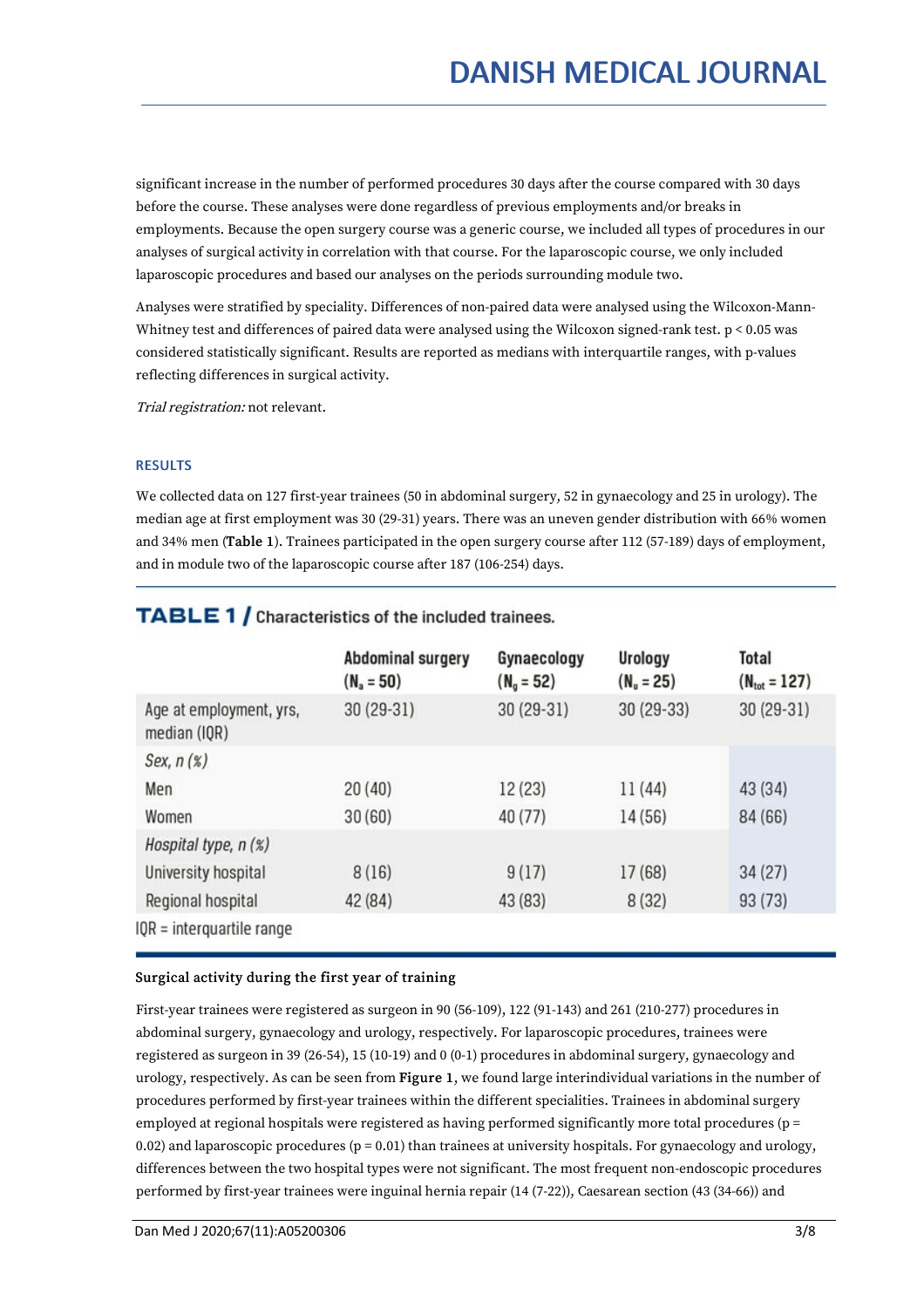circumcision (11 (1-17)) in abdominal surgery, gynaecology, and urology respectively. For laparoscopy, the most frequently performed procedures were laparoscopic cholecystectomy (14 (6-18)) in abdominal surgery and laparoscopic sterilisation (8 (1-10)) in gynaecology.

#### Surgical activity in correlation with course participation

Figure 2 shows the differences in the total number of procedures between the periods after and before the open surgery course. The median difference was  $0$  (-3-4) for abdominal surgery ( $p = 0.56$ ) and 3 (-5-17) for urology ( $p = 0.56$ ) 0.16). For gynaecology, the median difference was 3 (0-7), and this increase (despite being small) was significant (p < 0.001). We found no statistically significant differences comparing laparoscopic surgical activity after and before module two of the laparoscopic surgery course (Figure 3). The median difference was 0 (–2-2) for abdominal surgery (p = 0.94), 0 (-1-1) for gynaecology (p = 0.92) and 0 (0-0) for urology (p = 0.08).

FIGURE 1 / Total number of procedures (A) and number of laparoscopic procedures (B) during the first year of training by speciality and hospital type. Lines representing median with boxes depicting interguartile range.

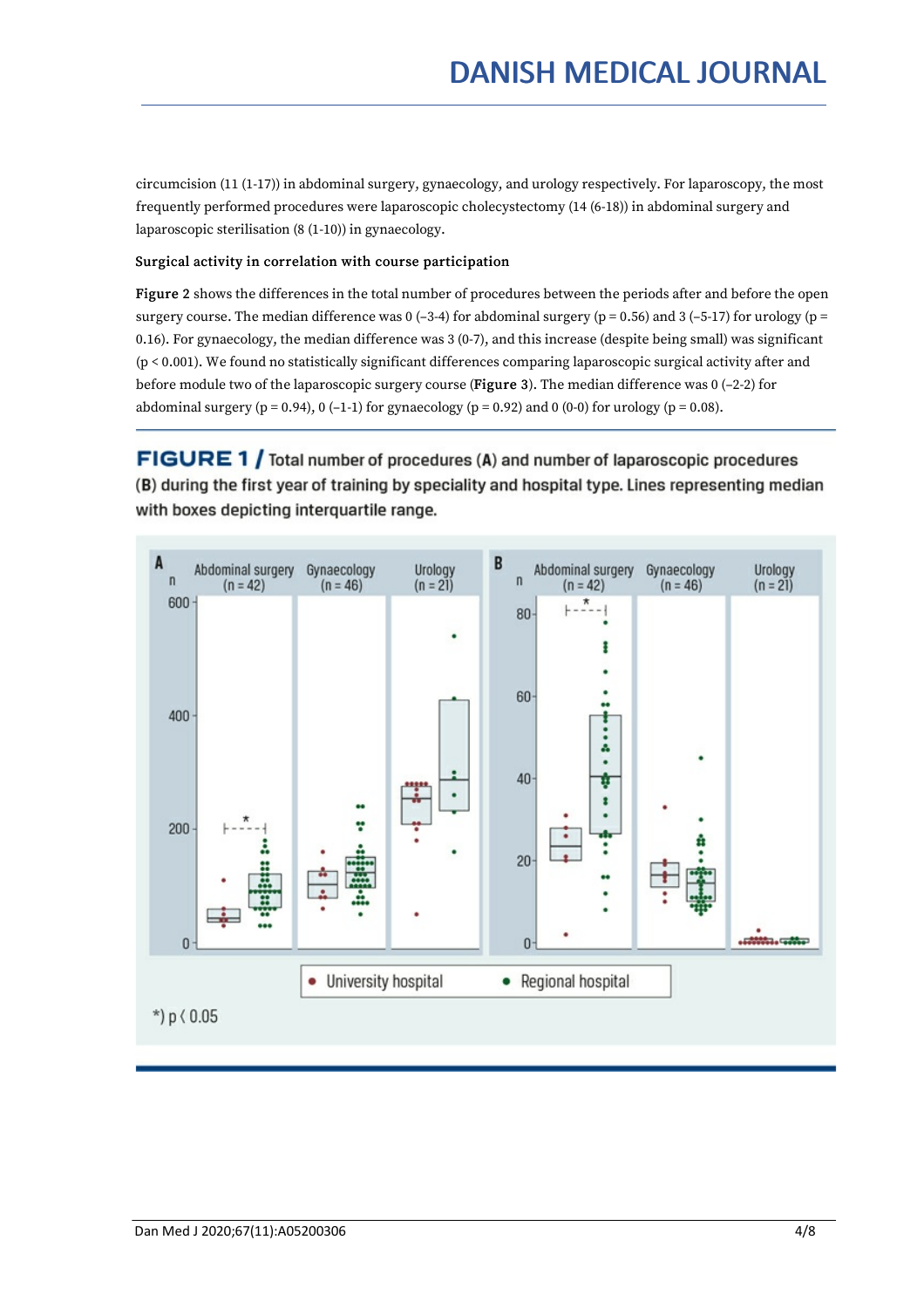FIGURE 2 / Differences in number of procedures between 30 days after and 30 days before the open surgery course for each speciality. Lines representing median with boxes depicting interquartile range.

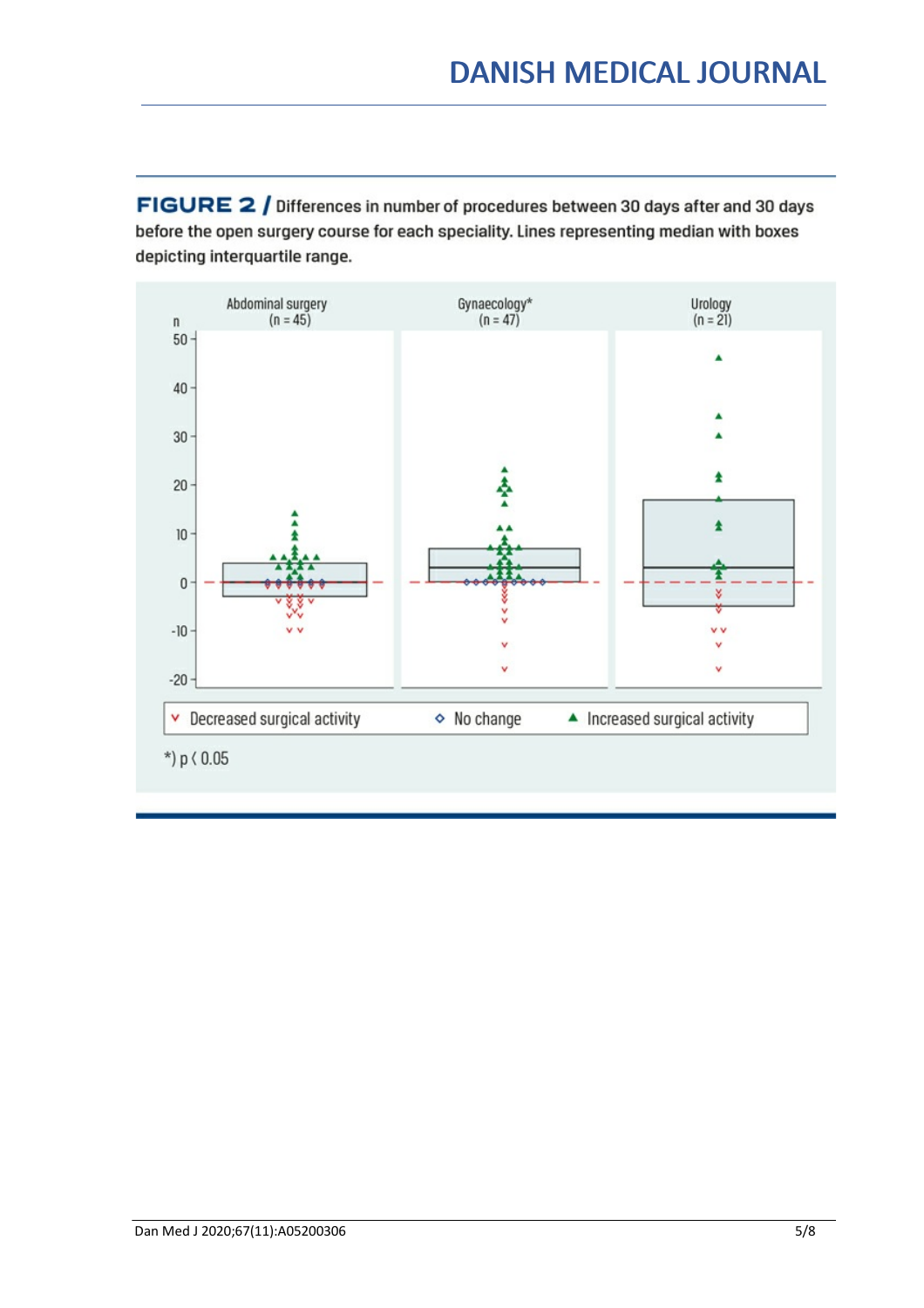FIGURE 3 / Differences in number of laparoscopic procedures between 30 days after and 30 days before the laparoscopic surgery course for each speciality. Lines representing median with boxes depicting interguartile range. No significant differences between periods after and before the course.



#### **DISCUSSION**

One aim of our study was to assess first-year trainees' opportunity to perform in the OR in the post-course periods by investigating the timely correlation between surgical activity and trainees' participation in SBST courses. Our analyses suggested no systematic timely correlations and, more importantly, no consistent increase in trainees' surgical activity in the 30-day post-course periods. This contrasts with literature which emphasises that the post-training phase provides a window of opportunity to enhance learning and argues that delaying opportunities to perform may negatively impact the transfer process [5, 11, 12]. This highlights the importance of a positive transfer climate that prompts the use of newly acquired skills. On the contrary, negative transfer climates can lead to reduced motivation, lack of confidence and failure to transfer [7]. Translated into the context of surgical training and education, the transfer climate at the clinical departments may have important implications for the trainees' professional development, and this may ultimately influence patient safety.

We found large variations in the duration of periods between start of employment and course participation. We argue that the timing of course participation should reflect the opportunities to perform in the clinical setting, which does not seem evident from our findings. Curriculum integration and range of difficulty are important for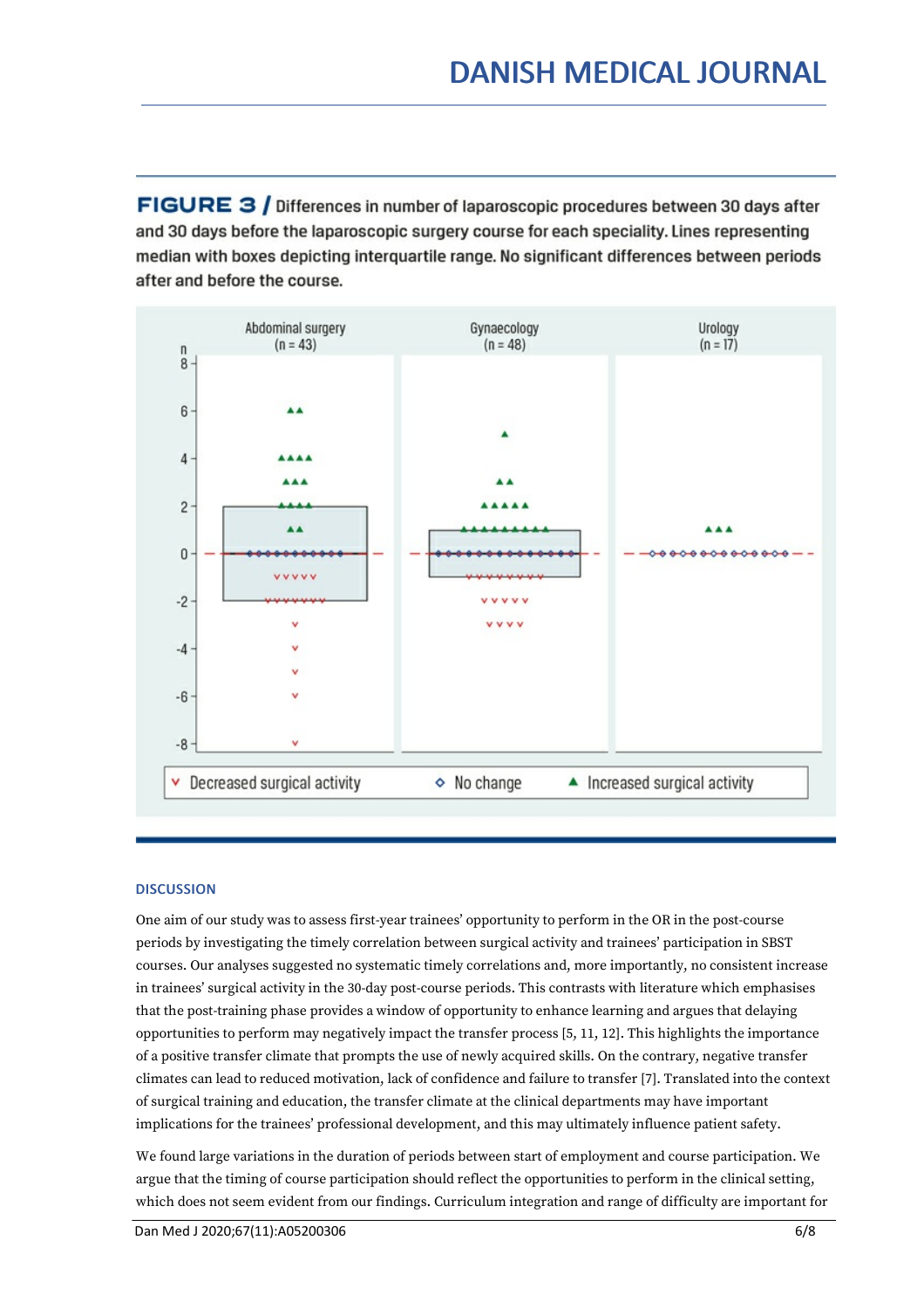effective learning through SBST [13]. Ensuring coherent training programmes that allow trainees to progressively engage in training of increasing difficulty yields increased motivation, accelerated learning and higher skill levels [14].

In accordance with previous findings, we found considerable variation in the number of procedures performed by trainees in the three specialities [15]. This skewness in clinical surgical training may reflect organisational differences (e.g., department size, number of trainees, subspecialisation, etc.) and differences in patient demography. In addition, it may also reflect differences in trainee characteristics and work environments. Large variations in surgical volume may be counterproductive to the aim of educating trainees to the same levels of competence. However, the association between surgical volume and surgical competence is continuously debated. Some studies suggest that factors involved in the educational work environment are more important to the development of surgical expertise than surgical volume [16, 17]. In regards to transfer of training, it is noteworthy that despite their participation in a comprehensive laparoscopic course, first-year trainees in urology hardly perform anylaparoscopic procedures during their first year of training. However, the fact that first-year trainees in urology may assist laparoscopic and robot-assisted laparoscopic procedures may justify their participation in the basic module of the course.

The main limitation of this study is that the validity of the data from the BI portal was not assessed. The BI portal contains data recorded in the electronic patient records by clinicians and secretaries. Thus, data might be subject to information bias, which might have led to non-differential inaccuracy in the estimates of the trainees' surgical activity. We saw indications in the data that the trainees' role as assistants may have been under registered. This was the reason for not including these data. However, we expect the registration of attending surgeons to be more accurate, especially since patient records are legal documents that may serve as evidence of the care provided. Still, the limitations of this data source warrant discussion. In many other countries, electronic surgical portfolios have been implemented in post-graduate surgical training [18]. Portfolios allow trainees to monitor their own progression and make it easier for supervisors to provide feedback. Portfolios help encourage practice-based learning and increase personal responsibility for learning [19]. Thus, from an educational point of view, it is problematic that there is no common and mandatory surgical portfolio available to Danish trainees. A second limitation was that we were only able to collect data on trainees employed in the Central Denmark Region and only for trainees who participated in the MiUC courses. As a control group, it would have been interesting to include data on trainees who did not participate in the courses. Finally, our study only investigated one of the inputs known to influence the transfer process, namely the opportunity to perform within the work environment, which is arguably the first step to ensure transfer. However, transfer of training is influenced by many factors and it is well established that support and follow-up (e.g., supervision, feedback and assessment) are key influential factors in the transfer process and in surgical training in general [5, 14, 20].

Future research should investigate facilitators and barriers to transfer of surgical training. Investigating the effects of integrating course- and work-based training and implementing a supervised surgical portfolio may potentially contribute positively to this endeavour.

#### **CONCLUSIONS**

Our study confirms that large variations exist in surgical exposure between first-year trainees and reveals no consistent correlation between trainees' SBST course activities and their work-based surgical activities. In a Danish context, good clinical work environments exist that have the potential to provide good transfer processes. However, we argue that organisational unawareness and lack of structural integration between course- and work-based training may be counterproductive to trainees' training efforts and opportunity to transfer.